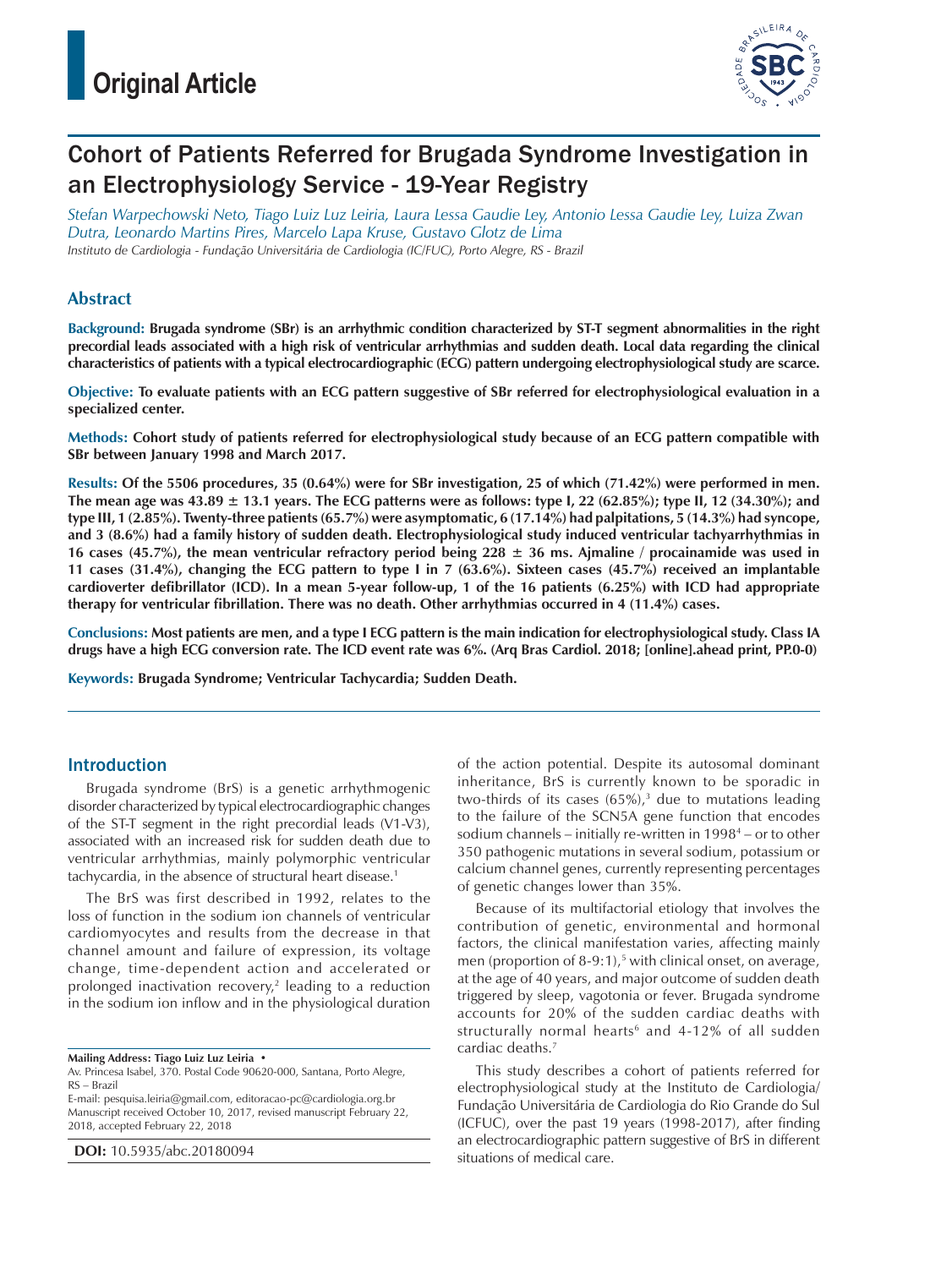## Methods

This is a cohort study of patients referred for electrophysiological study at the ICFUC electrophysiology laboratory between January 1998 and March 2017. Of the 5506 studies performed in that period, 35 (0.67%) corresponded to assessment of patients with electrocardiographic pattern compatible with BrS (Brugada pattern), who were followed up from that study on.

The inclusion criteria were: absence of structural heart disease, absence of personal history of aborted sudden death, electrocardiogram (ECG) compatible with type I, II or III Brugada pattern, and electrophysiological study under a preestablished protocol of ventricular stimulation with three baseline cycles (600, 500 and 400 ms) and introduction of up to three extra stimuli. Diagnostic challenge with infusion of class IA antiarrhythmic drugs according to the Vaughan Williams classification (ajmaline at the dose of 1 mg/kg for 10 minutes or procainamide 10 mg/kg for 10 minutes) was performed in type II electrocardiographic presentations, in accordance with the most used drugs in European and American studies.<sup>8</sup>

From the electrophysiological study on, the patients were followed up through medical appointments at regular six-month intervals, medical record review and/or telephone contact.

#### Statistical analysis

Our data bank was stored in Microsoft Excel sheets and analyzed by use of the Statistical Package for Social Sciences (SPSS) software, version 20.0 (Armonk, NY, USA: IBM Corp). The continuous variables were expressed as mean  $(\pm$  standard deviation) and compared by use of independent samples *t* test. The continuous variables of non-gaussian distribution were expressed as median [interquartile range (IQR)] and compared by using Mann-Whitney U test. The categorical variables were expressed as percentages and compared by use of chi-square test. The comparisons between groups were performed by using z test, with post-hoc Bonferroni analysis to identify the statistical difference. Kaplan-Meyer event-free survival analysis was performed, with percentage survival and standard error. Differences between the frequency of events over time according to the variables identified were compared by use of log-rank test. A p value < 0.05 was considered statistically significant.

#### Follow-up outcomes

By use of electronic medical record review or telephone call, the occurrence of the following events was investigated: death, syncope, hospitalization due to arrhythmia, and recurrent palpitations requiring medical care. In patients receiving an implantable cardioverter defibrillator (ICD), the occurrence of shock was investigated, and, when present, the appropriateness (shock due to ventricular arrhythmia) or inappropriateness (shock due to supraventricular tachycardia, increased T-wave sensitivity or electromagnetic interference) of the event was assessed.

### **Results**

Of the 35 patients included in the cohort, 22 (62.85%) showed a type I electrocardiographic pattern, 12 (34.30%) showed a type II, and 1 patient (2.85%), a type III pattern.

Regarding sex, 25 patients (71.42%) were of the male sex. The mean age was  $43.89 \pm 13.1$  years, and most patients (65.71%) were asymptomatic at the time of inclusion. Regarding the symptoms, 6 patients (17.14%) had palpitations, 5 (14.28%) reported syncope, and 3 (8.57%) reported sudden death of a first-degree relative. Sixteen patients (45.7%) had induced ventricular tachyarrhythmias on stimulation – mean refractory ventricular period of  $228 \pm 36$  ms. Eleven patients (31.4%) with type II ECG pattern received ajmaline or procainamide, and 7 of them (63.6%) changed to type I ECG pattern. Table 1 summarizes the clinical, electrocardiographic and electrophysiologic characteristics of the patients included in this study. No difference was observed between the groups with and without induced arrhythmia (Table 2).

Sixteen patients (45.7%) received an ICD. Of those patients, only 2 had no arrhythmia triggered (reason for implantation: history of sudden death and syncope). Two patients with ventricular arrhythmia (1 with nonsustained ventricular tachycardia and another with ventricular fibrillation) refused to receive the ICD despite the clinical indication. In a mean follow-up of 5 years, 1 of the 16 patients (6.25%) who received the ICD had appropriate therapy for ventricular fibrillation, and 1 (6.25%) attended no consultation after implantation (Figure 1). No death was reported during follow-up. Four patients (11.4%) had other arrhythmic events, such as episodes of nonsustained supraventricular tachyarrhythmias and frequent premature ventricular complexes. Figure 2 shows the discrimination of events in patients with ICD.

### **Discussion**

The long-term event rate of patients diagnosed with BrS or electrocardiographic pattern of BrS is little known, because of the relative short time since that syndrome initial description in 1992,<sup>1</sup> in addition to the limited follow-up duration of current studies, most of which no longer than 3 years.

#### **Table 1 – Clinical, electrocardiographic and electrophysiological study characteristics**

| <b>Clinical presentations</b>      | $N = 35$               |  |  |
|------------------------------------|------------------------|--|--|
| Men                                | 25 (71.42%)            |  |  |
| Age                                | $43.89 \pm 13.1$ years |  |  |
| Asymptomatic                       | 23 (65.7%)             |  |  |
| Syncope                            | 5(14.3%)               |  |  |
| Palpitation                        | 6(17.14%)              |  |  |
| Electrocardiographic presentations |                        |  |  |
| Type I                             | 22 (62.85%)            |  |  |
| Type II                            | 12 (34.30%)            |  |  |
| Type III                           | 1(2.85%)               |  |  |
| Electrophysiological study         |                        |  |  |
| Ventricular tachyarrhythmia        | 16 (45.7%)             |  |  |
| Refractory period                  | $228 \pm 36$ ms        |  |  |
| HV interval                        | $49 \pm 8.6$ ms        |  |  |
| Ajmaline / Procainamide            | 11 (31.4%)             |  |  |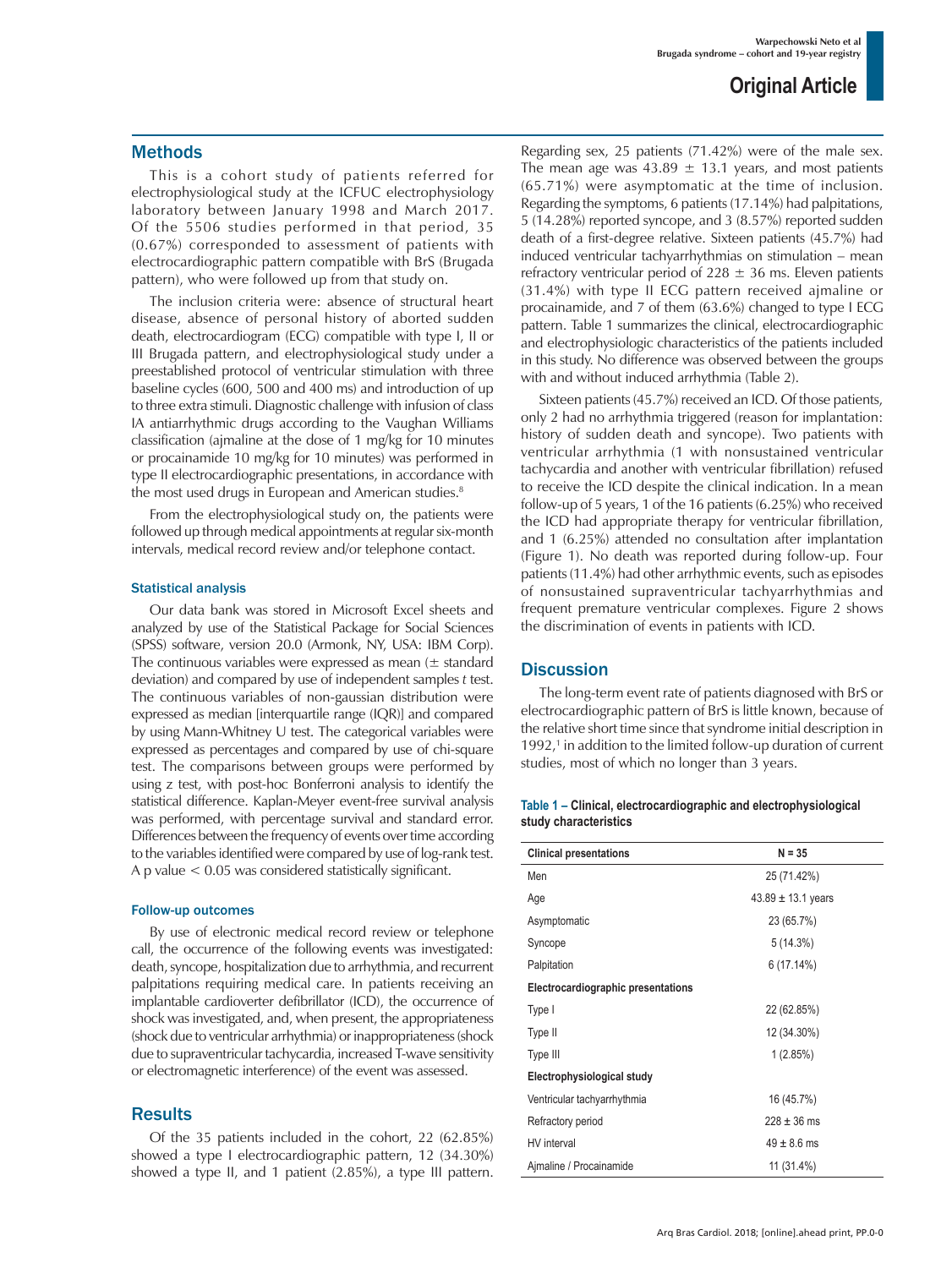## **Original Article**

| Table Z – Unaracteristics regarding arrhythmia induction during the electrophysiological study |                         |                            |                       |
|------------------------------------------------------------------------------------------------|-------------------------|----------------------------|-----------------------|
|                                                                                                | With induced arrhythmia | Without induced arrhythmia | р                     |
| Number (%)                                                                                     | 16(45.7)                | 19(54,3)                   |                       |
| Age                                                                                            | 44.625 ( $\pm$ 13.69)   | $43,26 (\pm 13,30)$        | 0.7681                |
| Male sex                                                                                       | 12(75)                  | 13 (68,42)                 | 0.7304                |
| Electrocardiographic pattern                                                                   |                         |                            |                       |
| Type I                                                                                         | 10                      | 11                         | $0.8034$ <sup>t</sup> |
| Type II                                                                                        | 6                       | $\overline{7}$             |                       |
| Type III                                                                                       |                         |                            |                       |
| <b>Clinical manifestation</b>                                                                  |                         |                            |                       |
| Asymptomatic                                                                                   | 10                      | 13                         | 0.99 <sup>†</sup>     |
| Palpitations                                                                                   | $2^*$                   | $4**$                      | $0.82^{\dagger}$      |
| Syncope                                                                                        | 3                       | $2***$                     | 0.83 <sup>†</sup>     |
| FH of sudden death                                                                             | $2^*$                   |                            | 0.87 <sup>†</sup>     |

**Table 2 – Characteristics regarding arrhythmia induction during the electrophysiological study**

*\* In the group of patients with induced arrhythmia, one had palpitations and sudden death in the family. \*\* In the group of patients without induced arrhythmia, one had palpitations and syncope. FH: family history. ¶ : Student t test; † : Chi-square / Fisher exact test.*



**Figure 1 –** *Event-free survival curve of the patients with implantable cardioverter defibrillator (ICD).*

The worldwide prevalence of BrS is heterogeneous, because of its nonpermanent electrocardiographic tracings, disparate genetic changes or undiagnosed patients. In addition, potential arrhythmic events and sudden death can occur, making long-term follow-up important to understand the disease and elaborate tools for risk stratification and therapy, mainly because of the involvement of young individuals and the long exposure to possible outcomes.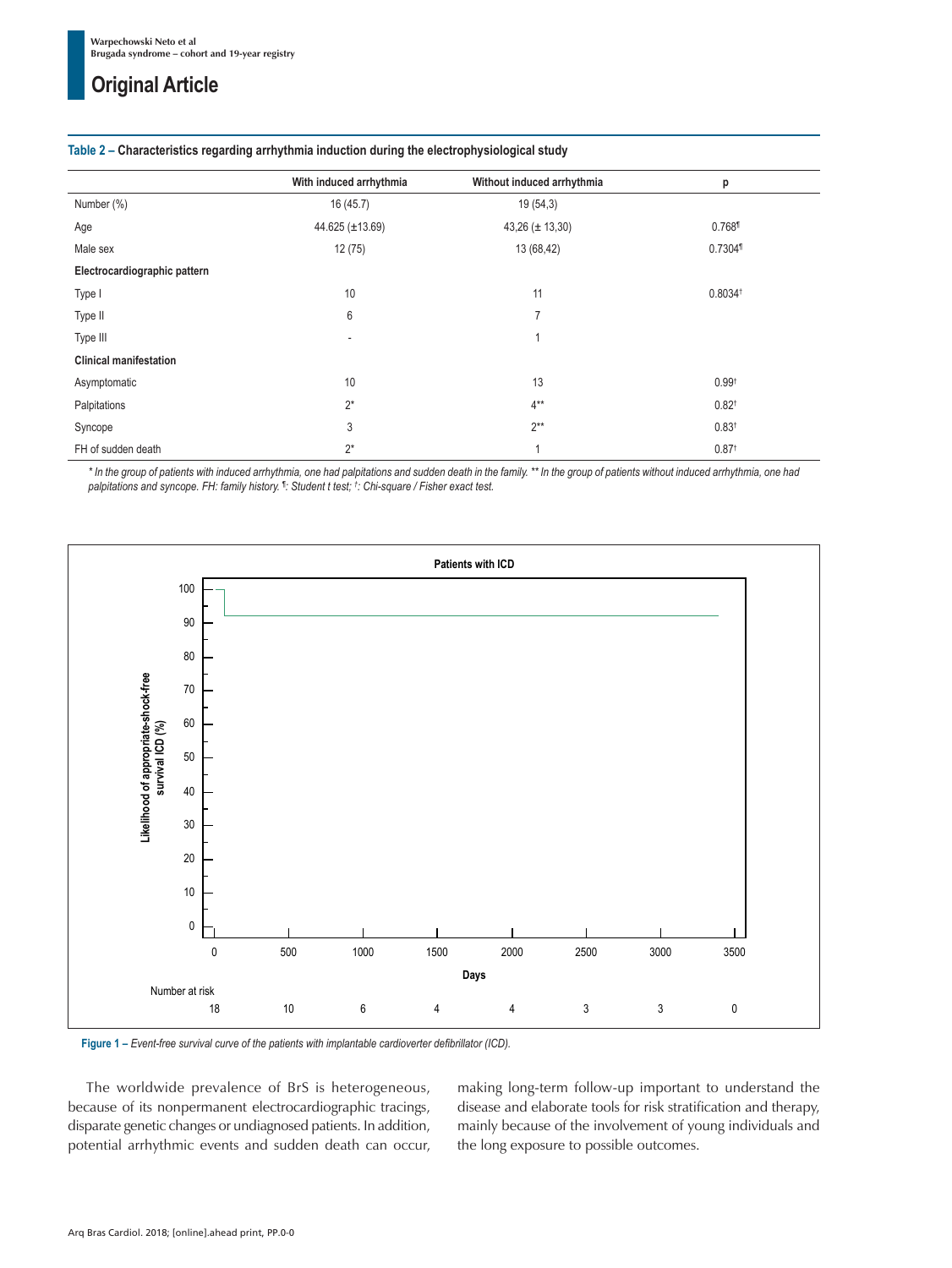## **Original Article**



**Figure 2 –** *Discrimination of events in patients with implantable cardioverter defibrillator (ICD).*

The male predominance found in this study, already reported in the initial description of the disorder as 75%,<sup>1</sup> is in accordance with data from the global literature, whose percentages range according to the geographic location: 84.3% in a large Japanese cohort,<sup>5</sup> 70% in a Spanish cohort,<sup>9</sup> and 57.9% in a Belgian study.<sup>10</sup> The proportion is maintained in geographically close populations, such as an Argentinian cohort of similar size to ours (43 patients), whose male percentage reached 85%.11 Likewise, the mean age of 43.89 years coincides with the findings of several populations studied, even those with larger samples, $12-14$  clearly and repeatedly showing the impairment of young individuals with high productive capacity, emphasizing the importance of the correct identification of those at higher risk based on a common epidemiological profile.

Although the history of ventricular arrhythmias of the fibrillation or tachycardia type is a predictor of mortality in patients with BrS, and the arrhythmia recurrence rates are around 7.7% per year,<sup>14</sup> most of our patients were asymptomatic at the time of the electrophysiological study. If, on the one hand, asymptomatic patients without additional risk factors are currently classified as of low risk, $14,15$  on the other it is difficult to predict the potential risk based solely upon the ECG assessment, requiring a multifactorial approach in the search for other complications, such as family history of sudden death, personal history of syncope or induced arrhythmia, because the electrocardiographic pattern in isolation seems insufficient to define high risk for events.16

The incorporation of the advances in cardiology in the search for risk predictors has diverging results in a scenario where the identification of susceptibility is the key point, and, because therapy showed no significant changes in past years, it remains without any effective pharmacological alternative, being limited to implantable antiarrhythmic devices. Such devices are known to have a significant, although indirect, contribution to the patients' quality of life because of their daily social or professional repercussions,17 adding arguments to the already challenging process of identifying its real beneficiaries.

In 2003, the assessment of 547 patients with the BrS pattern and no previous history of sudden death, with a mean 24-month follow-up, a positive electrophysiological study was associated with arrhythmic outcomes on a multivariate analysis, with a 6-fold higher risk in 2 years *versus* a 2.5-fold for the second better predictor, the previous history of syncope.<sup>13</sup> In a cohort<sup>14</sup> of 1029 patients (72% of men, mean age of 45 years, and 64% asymptomatic - a population profile similar to ours), the electrophysiological study was performed in 638 individuals and had a 41% positivity, but was not a risk predictor on multivariate analysis, leaving only personal history and electrocardiographic pattern correlated with events.

Two years later, a prospective multicenter study,<sup>15</sup> assessing specifically the accuracy of arrhythmia induced by stimulation and the identification of new risk predictors, evidenced that induced arrhythmia was not an event predictor in a 36-month follow-up (and only 34% of the patients with induced arrhythmia experienced a new induction when repeating the protocol), in addition to the same findings regarding type I ECG and personal history of syncope, and the additional positive finding for ventricular refractory period shorter than 200 ms and QRS fragmentation. Of the 14 events, only 1 showed no spontaneous type I pattern, with a number needed to treat (NNT) of 25.2.

In 2016, however, a systematic review of eight prospective observational studies involving 1312 patients (n ranging from 575 to 23) with BrS, no previous history of sudden death, undergoing ventricular stimulation, showed that induced arrhythmia correlated with events in a mean 38.3-month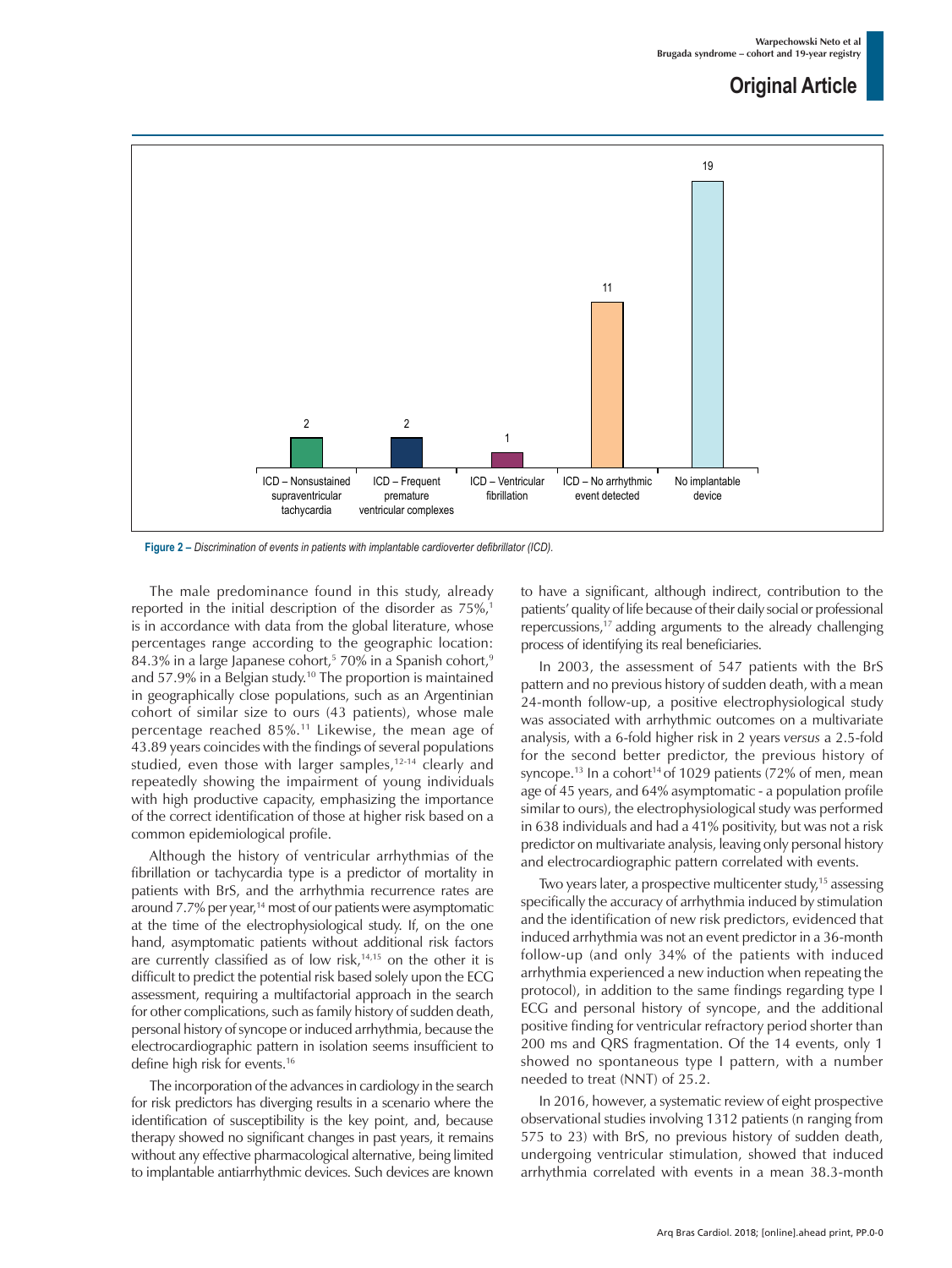## **Original Article**

follow-up, with higher risks for patients induced with one or two extra stimuli.18 The overall analysis of data indicates that the electrophysiological study is useful, mainly in patients at intermediate risk, to whom the clinical characteristics cannot provide a dichotomous classification of high or low risk.

In 2017, Sieira et al.19 proposed a model of risk classification based on a cohort of 400 patients from a single Belgian center, with mean age and percentage of asymptomatic individuals similar to those of our cohort, in which the clinical factors associated with outcomes were categorized into a score model including the following variables: type I electrocardiographic pattern, history of sudden death of a first-degree relative younger than 35 years, arrhythmia induced on electrophysiological study, syncope, sinus node disease and history of sudden death. In the model proposed, a score equal to or greater than 2 represents high risk for outcome, with positive predictive value of 90%, maintained at 81% when having external validity.

In the present study, the rate of the implantable device events was lower than that reported in the literature, including national studies with patients with BrS, $20$  and the one patient with appropriate therapy received it in the first year of follow-up. Nevertheless, the mean 5-year follow-up showed a temporal gain as compared to many similar studies, allowing for the analysis of events in a larger time window – knowing that the risks are continuous throughout life – with the potential advantage of overcoming occasional inaccurate clinical data, manly family history, because the information is patient-dependent and previous data might not be well characterized in the generation immediately before the proband.

Although controversial, the use of electrophysiological study for stratification has shown to be a useful tool to identify high-risk patients, representing a clear signal that the ventricle is more excitable, and, thus, prone to arrhythmic events.<sup>21</sup>

### Limitations

This study has limitations such as the fact that the cohort is not constituted by patients identified by ECG, but by those, who, according to their attending doctors would benefit from an electrophysiological study for risk stratification, a fact that limited the sample size and can be a bias by selecting patients that raise more concern about future events. Another fact is that, of the 35 patients, 5 did not undergo follow-up at the same institution where the electrophysiological study was performed. In such cases, data were limited to information collected via telephone, with checking up on neither the electronic medical records nor the devices. Moreover, we

performed no genetic study of the population assessed, because it is not routinely available in the healthcare system in addition to its costs.

## **Conclusion**

Brugada syndrome is a potentially fatal arrhythmic condition, and reports on it increased substantially in past years. In this cohort, similarly to the world literature, most patients are of the male sex and had spontaneous type I electrocardiographic pattern. Class IA antiarrhythmic drugs of the Vaughan Williams classification have high rates of electrocardiographic conversion when used for diagnostic challenge. The rate of arrhythmic event was 6.25%, and mortality was lower than that in the literature. The electrophysiological study for risk assessment, although controversial, is currently a useful tool for patient's stratification, mainly when the clinical characteristics are poor and do not allow for estimating accurately the risks of future events.

## Author contributions

Conception and design of the research, Acquisition of data, Analysis and interpretation of the data, Statistical analysis, Obtaining financing, Writing of the manuscript and Critical revision of the manuscript for intellectual content: Warpechowski Neto S, Lima GG, Ley LLG, Ley ALG, Dutra LZ, Pires LM, Kruse ML, Leiria TLL.

### **Potential Conflict of Interest**

No potential conflict of interest relevant to this article was reported.

### **Sources of Funding**

There were no external funding sources for this study.

### **Study Association**

This study is not associated with any thesis or dissertation work.

### **Ethics approval and consent to participate**

This study was approved by the Ethics Committee of the Instituto de Cardiologia do Rio Grande do Sul under the protocol number UP 5374/17. All the procedures in this study were in accordance with the 1975 Helsinki Declaration, updated in 2013. Informed consent was obtained from all participants included in the study.